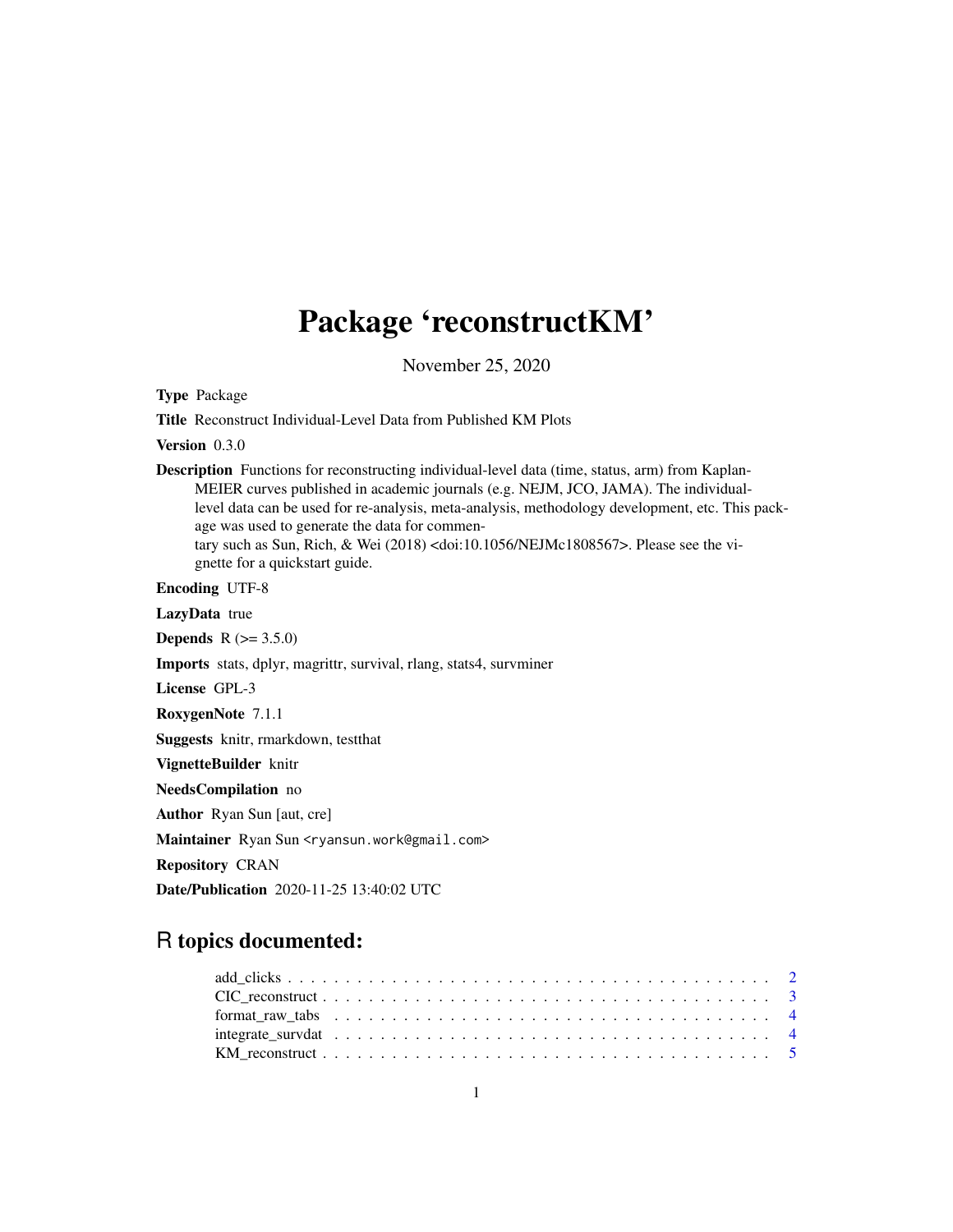#### <span id="page-1-0"></span>2 add\_clicks

|       | $print\_cox\_outputs \dots \dots \dots \dots \dots \dots \dots \dots \dots \dots \dots \dots \dots \dots \dots \dots$ |  |
|-------|-----------------------------------------------------------------------------------------------------------------------|--|
|       |                                                                                                                       |  |
|       |                                                                                                                       |  |
|       |                                                                                                                       |  |
| Index | 12                                                                                                                    |  |

add\_clicks *Add clicks to subdistribution curves for reconstructing CIC*

#### Description

When there are more clicks in the composite (overall) outcome curve, we need to add them to the subdistribution curves. Find the time points in the composite data that are furthest away from the times in clicksDF, add these times to clicksDF with 0 jumps in cuminc.

#### Usage

add\_clicks(clicksDF, targetTimes, nAdd)

#### Arguments

| clicksDF    | A data frame with the two columns, time and cuminc. |
|-------------|-----------------------------------------------------|
| targetTimes | A vector of times from the composite KM plot.       |
| nAdd        | Number of times to add to clicksDF.                 |

#### Value

An augmented clicksDF with extra rows (no cuminc jumps in those extra times).

```
clicksDF <- data.frame(time=0:10, cuminc=seq(from=0, to=1, by=0.1))
add_clicks(clicksDF, targetTimes = runif(n=14, min=0, max=10), nAdd=5)
```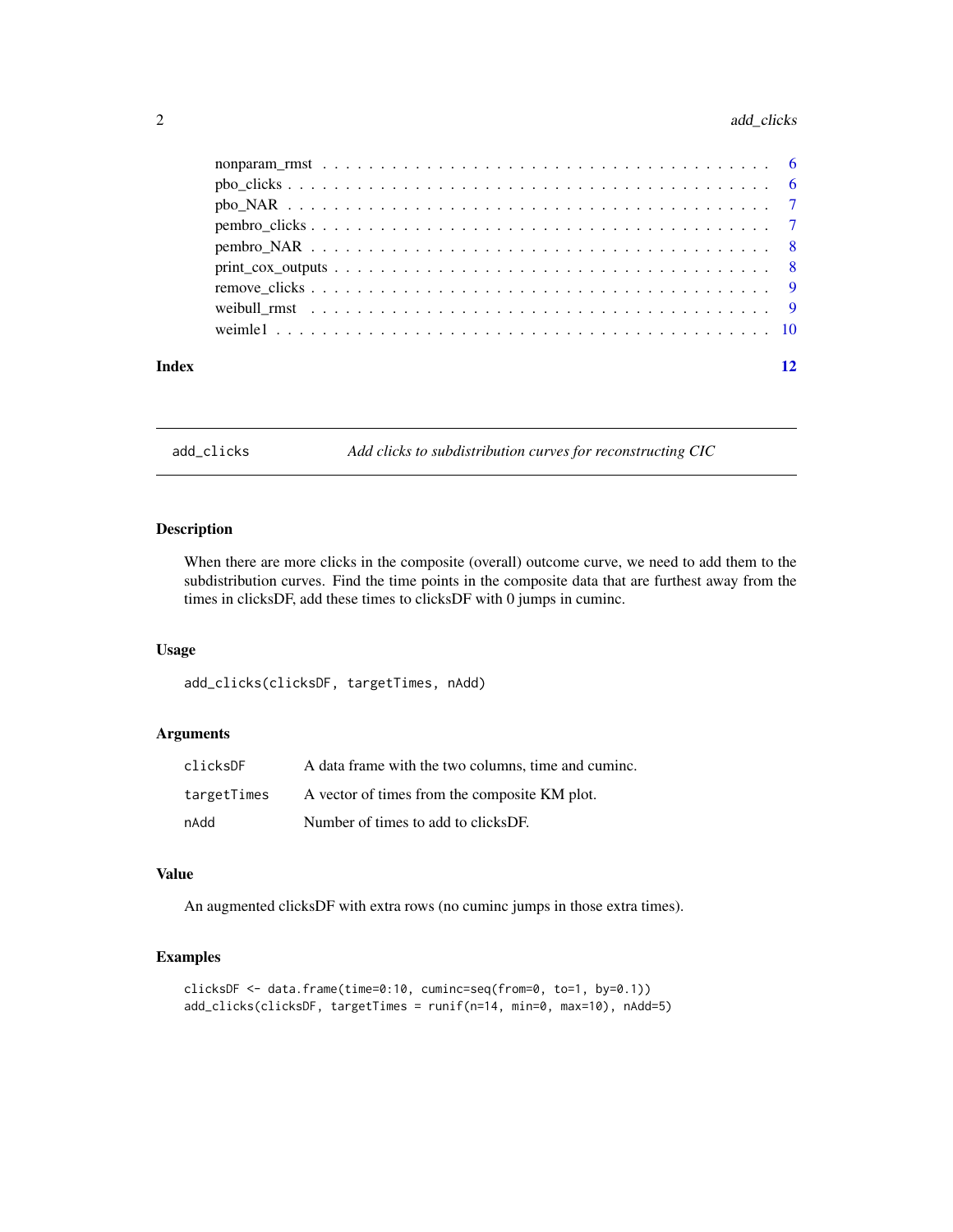<span id="page-2-0"></span>

In competing risks situations, papers may provide one overall KM plot for the composite outcome of event 1 or event 2 as well as cumulative incidence plots for the each event separately. We can use these three plots to reconstruct individual level data with event-specific labels (censored, event 1, or event 2). Can also handle the case when the CIC for event 2 is not given. Run this separately for each arm.

#### Usage

```
CIC_reconstruct(overallIPD, clicks1, arm, clicks2 = NULL)
```
#### **Arguments**

| overallIPD | The individual patient data from the overall (composite outcome) plot that has<br>already been processed through reconstruct KM. Should have three columns:<br>time, status, and arm.                                                                                                    |
|------------|------------------------------------------------------------------------------------------------------------------------------------------------------------------------------------------------------------------------------------------------------------------------------------------|
| clicks1    | A data frame with "time" and "cumine" columns that are output from the digi-<br>tizing software, similar to what you would input for reconstruct KM except it's a<br>cumulative incidence function for a specific event, not a survival function (make<br>sure first click is $(0,0)$ ). |
| arm        | The arm corresponding to clicks1 and possibly clicks2.                                                                                                                                                                                                                                   |
| clicks2    | Same as clicks1 but for the second event if it's provided. Default is null.                                                                                                                                                                                                              |

#### Value

An augmented version of overallIPD that additionally gives the cause of the event (cause 1 or cause 2) as a fourth "event" column.

```
data(pembro_clicks)
data(pembro_NAR)
augTabs <- format_raw_tabs(raw_NAR=pembro_NAR, raw_surv=pembro_clicks)
reconstruct <- KM_reconstruct(aug_NAR=augTabs$aug_NAR, aug_surv=augTabs$aug_surv)
IPD <- data.frame(arm=1, time=reconstruct$IPD_time, status=reconstruct$IPD_event)
clicks1 <- dplyr::mutate(pembro_clicks, cuminc=1-survival)
CIC_reconstruct(overallIPD = IPD, clicks1 = clicks1, arm=1, clicks2=NULL)
```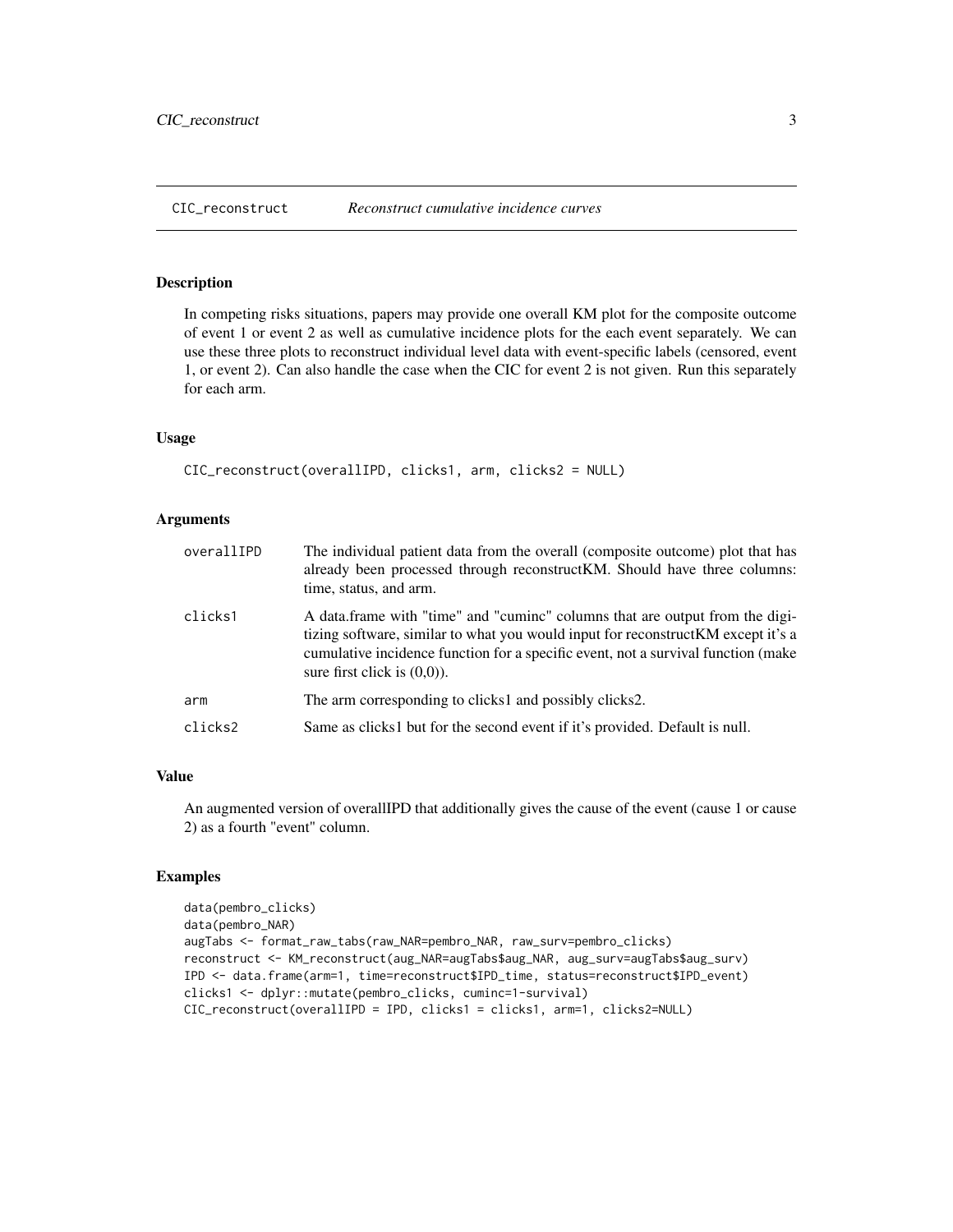<span id="page-3-0"></span>

Augment a raw number at risk table with the necessary information to run the reconstruction algorithm.

#### Usage

format\_raw\_tabs(raw\_NAR, raw\_surv, tau = NULL)

#### Arguments

| raw NAR  | A data frame with the columns 'time' and NAR' at least.       |
|----------|---------------------------------------------------------------|
| raw surv | A data frame with the columns 'time' and 'survival' at least. |
| tau      | End of follow-up time, defaults to last time in NAR table.    |

#### Value

A list with aug\_NAR and aug\_surv, properly cleaned tables that can be used as input in KM\_reconstruct().

#### Examples

data(pembro\_clicks) data(pembro\_NAR) augTabs <- format\_raw\_tabs(raw\_NAR=pembro\_NAR, raw\_surv=pembro\_clicks)

integrate\_survdat *Integrate area under curve for single arm*

#### Description

Calculate nonparametric RMST for a single arm up to tau for data.frame with time and status

#### Usage

```
integrate\_survdat(data, tau, alpha = 0.05)
```
#### Arguments

| dat   | Data frame of time-to-event data which MUST have the columns 'time' and |
|-------|-------------------------------------------------------------------------|
|       | 'status' exactly                                                        |
| tau   | The cutoff time, a scalar                                               |
| alpha | Level for confidence interval                                           |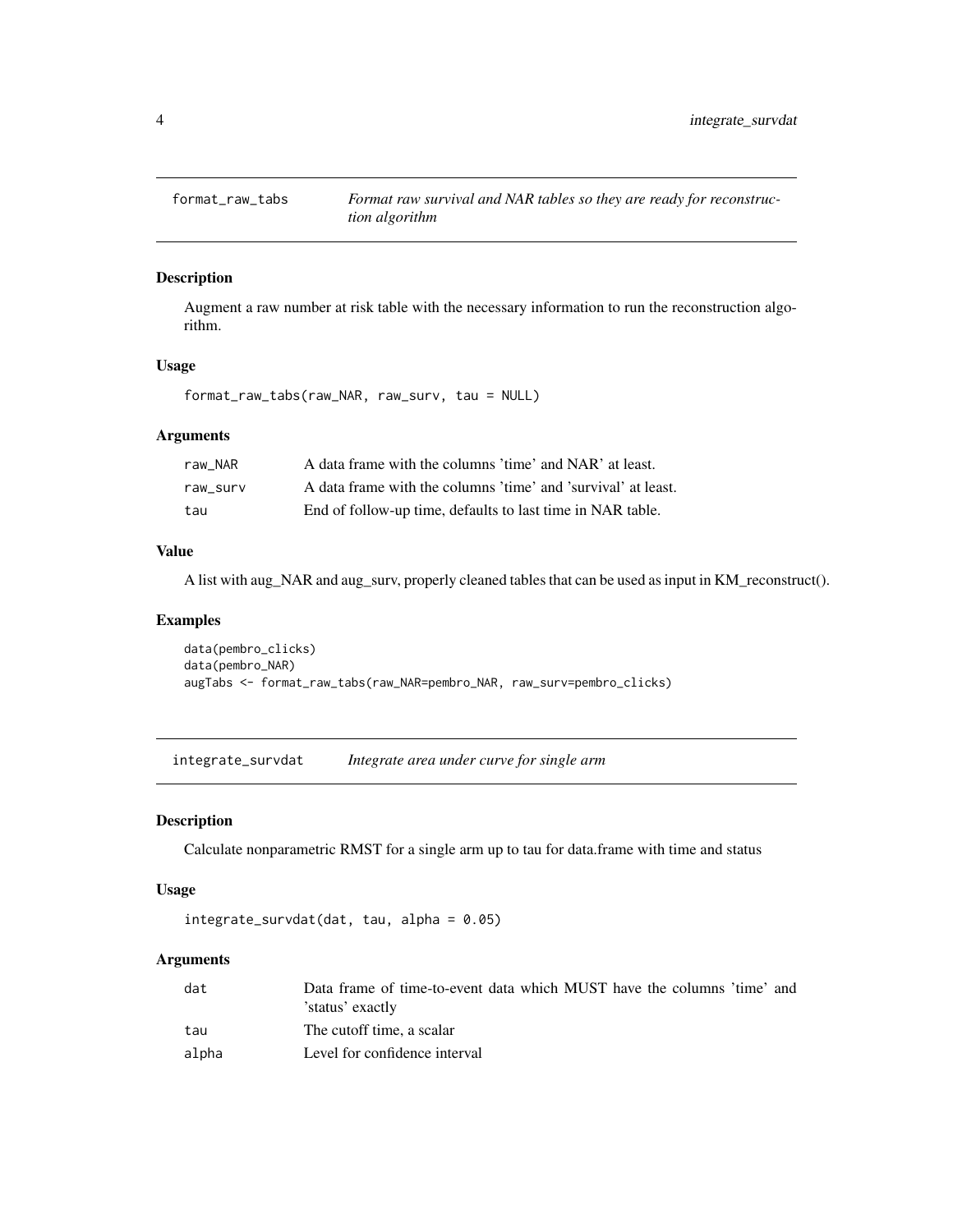#### <span id="page-4-0"></span>KM\_reconstruct 5

#### Value

data.frame with rows for RMST and RMTL and columnns for estimate, std err, pvalue, and CI

#### Examples

```
time \le- rnorm(100)status <- rbinom(n=100, size=1, prob=0.5)
dat <- data.frame(time=time, status=status)
integrate_survdat(dat=dat, tau=2)
```

| KM reconstruct | Reconstruct digitized Kaplan-Meier curves and generate invididual |
|----------------|-------------------------------------------------------------------|
|                | <i>patient data</i>                                               |

#### Description

Reconstruct individual-level data from augmented survival table and augmented NAR table, with augmentation performed by format\_raw\_tabs().

#### Usage

KM\_reconstruct(aug\_NAR, aug\_surv)

#### Arguments

| aug_NAR  | A data frame processed through format_raw_tabs(). |
|----------|---------------------------------------------------|
| aug_surv | A data frame processed through format_raw_tabs(). |

#### Value

A list including IPD\_time, IPD\_event, n\_hat=n\_hat, KM\_hat, n\_cen, n\_event, int\_censor

```
data(pembro_NAR)
data(pembro_clicks)
augTabs <- format_raw_tabs(raw_NAR=pembro_NAR, raw_surv=pembro_clicks)
KM_reconstruct(aug_NAR=augTabs$aug_NAR, aug_surv=augTabs$aug_surv)
```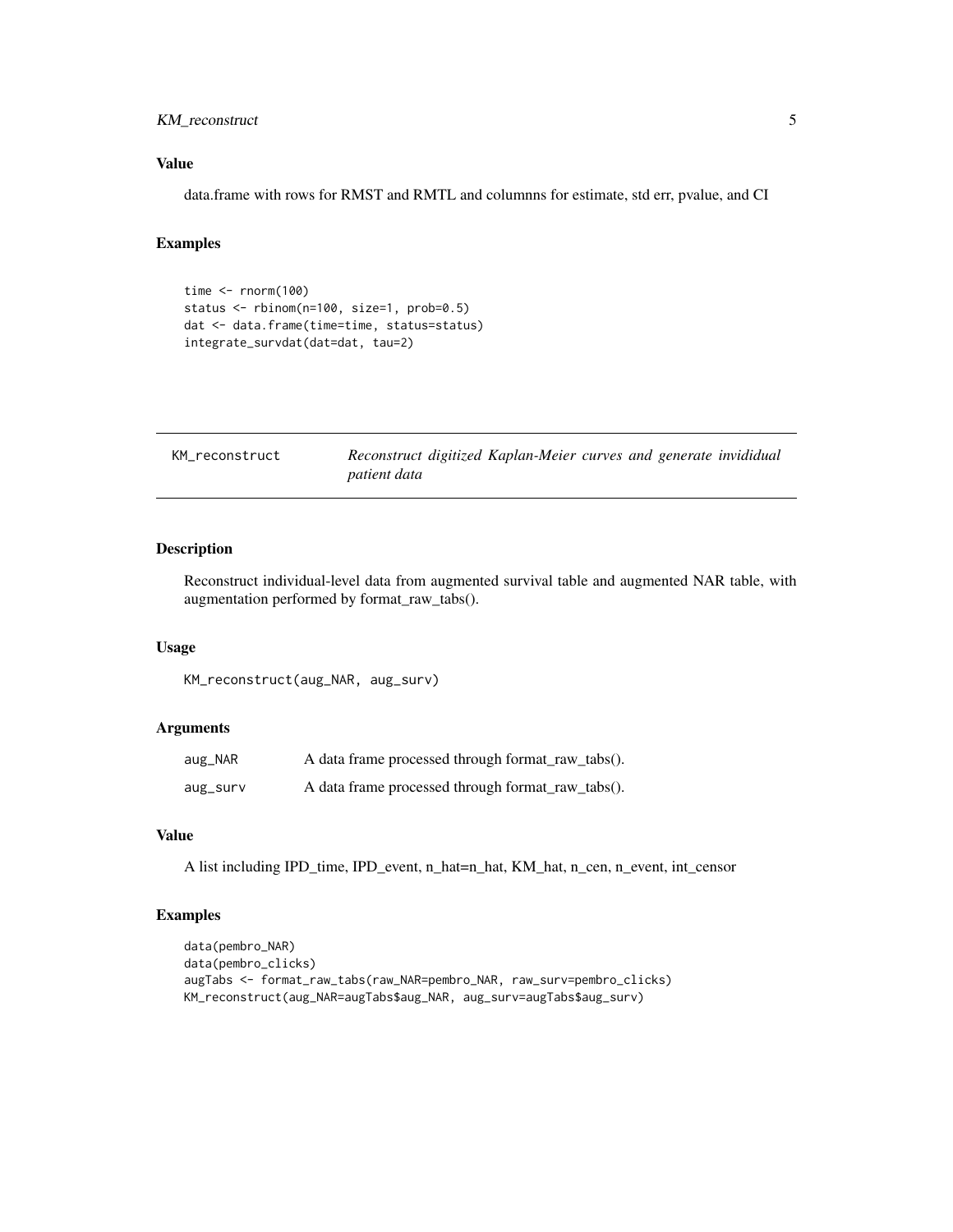Non-parametric RMST function that allows for the tau (follow-up time) to be arbitrarily large. Uno package restricts it to be min(last observed event in either arm). Provides estimate, SE, CI for each arm. Provides same for difference in arms (and also p-value).

#### Usage

```
nonparam\_rmst(data, tau, alpha = <math>0.05</math>)
```
#### Arguments

| dat   | Data frame of time-to-event data which MUST have the columns 'time', 'arm',<br>and 'status     |
|-------|------------------------------------------------------------------------------------------------|
| tau   | How long of a follow-up to consider, i.e. we integrate the survival functions<br>from 0 to tau |
| alpha | Confidence interval is given for (alpha/2, 1-alpha/2) percentiles                              |

#### Value

A list including data.frame of results in each arm (RMST, RMTL, SE, pvalue, CI) as well as data.frame of results for Arm1 - Arm0 RMST.

#### Examples

```
time <- rnorm(100)
status <- rbinom(n=100, size=1, prob=0.5)
arm <- c( rep(1, 50), rep(0, 50))
dat <- data.frame(time=time, status=status, arm=arm)
nonparam_rmst(dat=dat, tau=1, alpha=0.05)
```

| Pembrolizumab example OS KM reconstruction clicks - placebo arm<br>pbo_clicks |  |
|-------------------------------------------------------------------------------|--|
|-------------------------------------------------------------------------------|--|

#### Description

A dataset containing the clicks used to reconstruct the placebo OS KM curve.

#### Usage

data(pbo\_clicks)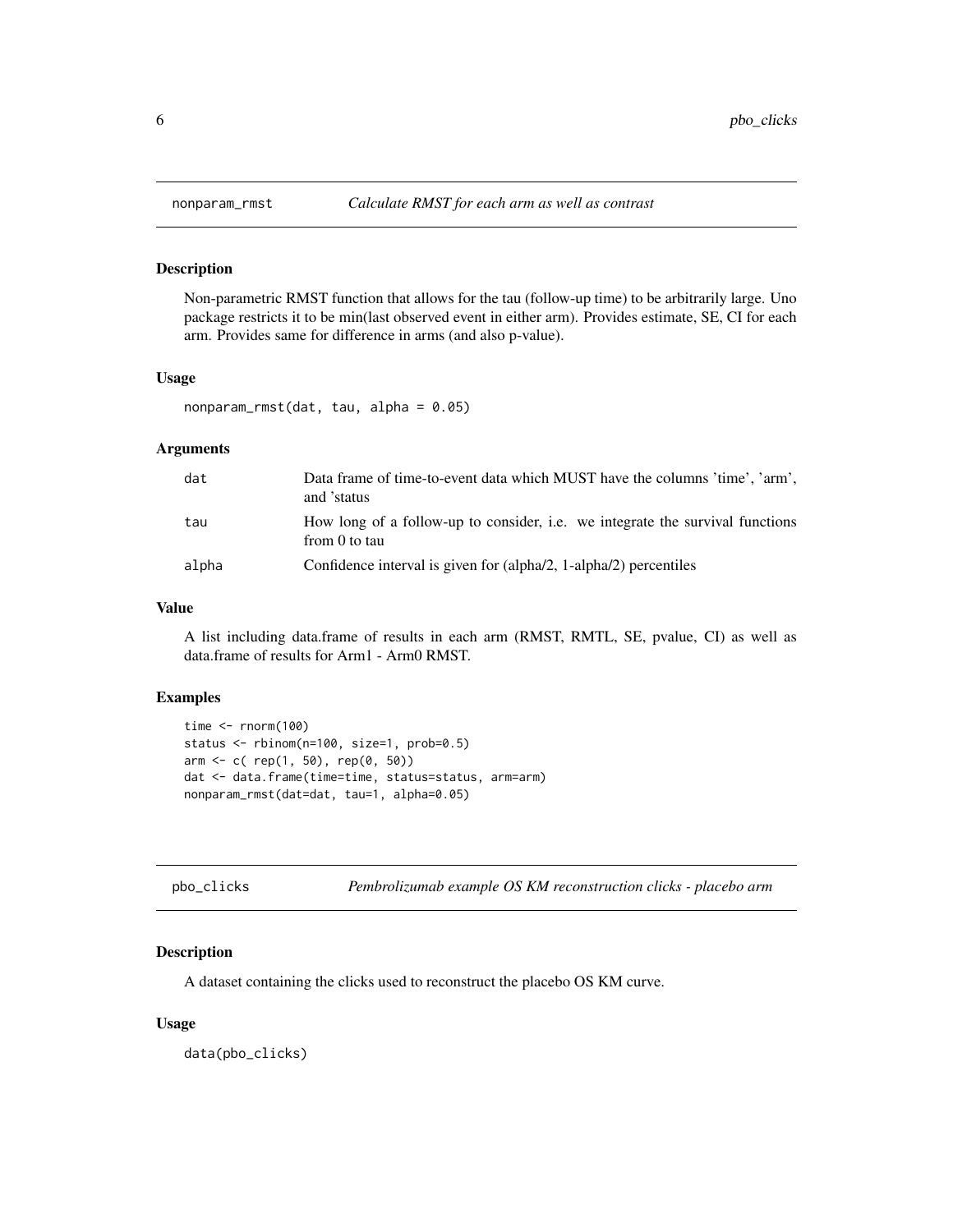#### <span id="page-6-0"></span> $pbo_NAR$  7

#### Format

A data frame with 96 rows and 2 variables, time (event time in months) and survival (probability of OS)

#### References

Gandhi et al. NEJM 2018;378(22):2078-2092

pbo\_NAR *Pembrolizumab example OS NAR table - placebo arm*

#### Description

A dataset containing the number at risk information for the placebo OS KM curve.

#### Usage

data(pbo\_NAR)

#### Format

A data frame with 8 rows and 2 variables, time (time in months) and NAR (number still at risk)

#### References

Gandhi et al. NEJM 2018;378(22):2078-2092

| pembro_clicks | Pembrolizumab example OS KM reconstruction clicks - pem- |  |  |  |  |
|---------------|----------------------------------------------------------|--|--|--|--|
|               | <i>brolizumab arm</i>                                    |  |  |  |  |

#### Description

A dataset containing the clicks used to reconstruct the pembrolizumab OS KM curve.

#### Usage

```
data(pembro_clicks)
```
#### Format

A data frame with 97 rows and 2 variables, time (event time in months) and survival (probability of OS)

#### References

Gandhi et al. NEJM 2018;378(22):2078-2092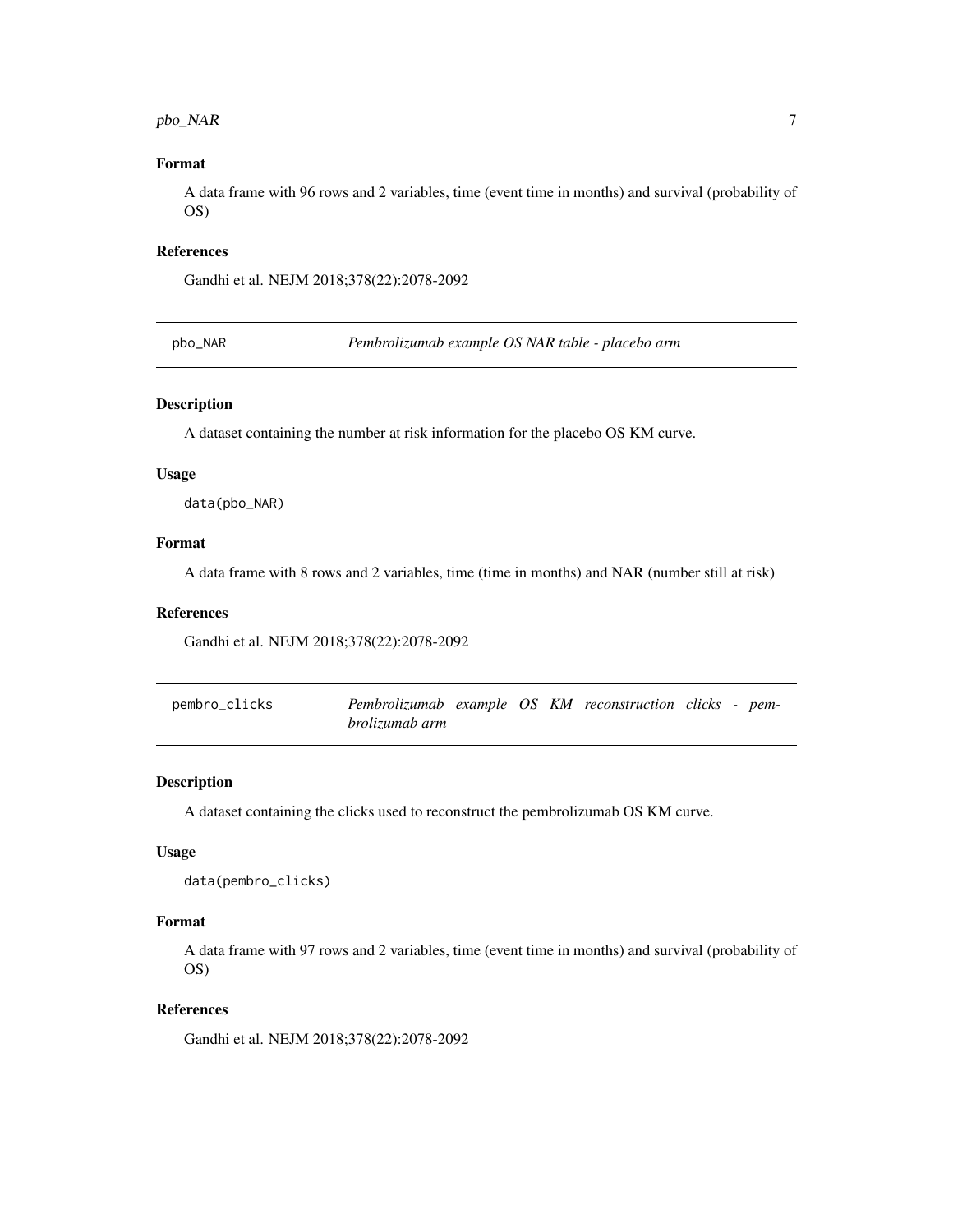<span id="page-7-0"></span>

A dataset containing the number at risk information for the pembrolizumab OS KM curve.

#### Usage

data(pembro\_NAR)

#### Format

A data frame with 8 rows and 2 variables, time (time in months) and NAR (number still at risk)

#### References

Gandhi et al. NEJM 2018;378(22):2078-2092

print\_cox\_outputs *Print outputs from Cox regression*

#### Description

Just a wrapper to get quantities out of a call to coxph()

#### Usage

```
print_cox_outputs(cox_fit, print_output = TRUE)
```
#### Arguments

| cox fit      | A model fitted with coxph()     |
|--------------|---------------------------------|
| print_output | Print summary to screen if TRUE |

#### Value

A list including beta, HR, SE, and CI

```
time <- rnorm(100)
status <- rbinom(n=100, prob=0.5, size=1)
arm <- c(rep(1,50), rep(0,50))
temp_cox <- survival::coxph(survival::Surv(time, status) ~ arm)
print_cox_outputs(temp_cox)
```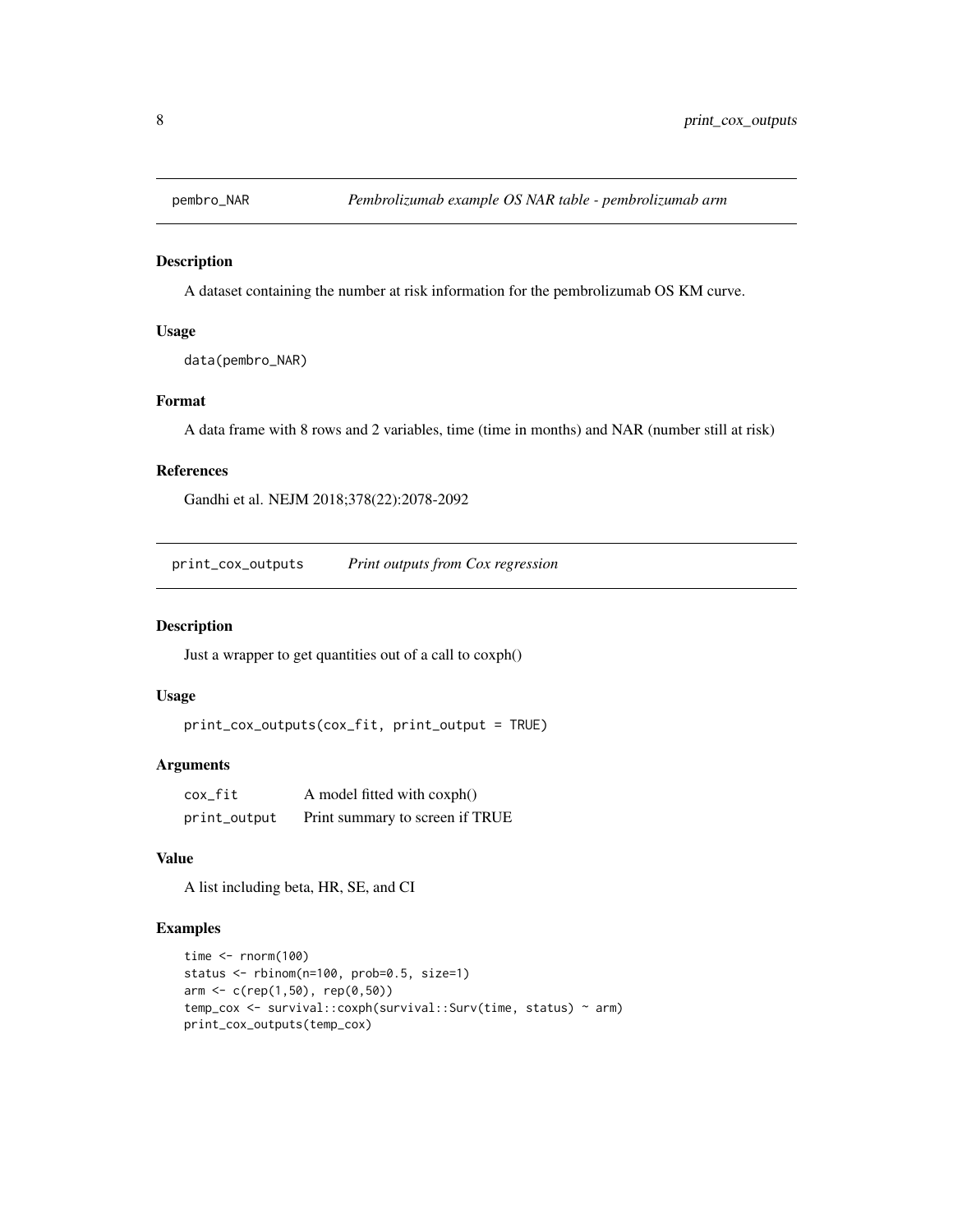<span id="page-8-0"></span>

When there are fewer clicks in the composite (overall) outcome curve, we need to remove them from the subdistribution curves. Find the time points in the subdistribution data that are furthest away from the composite curve times, remove those times.

#### Usage

remove\_clicks(clicksDF, targetTimes, nRemove)

#### **Arguments**

| clicksDF    | A data frame with the two columns time and cuminc. |
|-------------|----------------------------------------------------|
| targetTimes | A vector of times from the composite KM plot.      |
| nRemove     | Number of times to remove from clicksDF.           |

#### Value

A clicksDF with fewer rows.

#### Examples

```
clicksDF <- data.frame(time=0:10, cuminc=seq(from=0, to=1, by=0.1))
remove_clicks(clicksDF, targetTimes = runif(n=7, min=0, max=10), nRemove=3)
```
weibull\_rmst *RMST using Weibull fit*

#### Description

RMST for time-to-event data under parametric Weibull fit for data in each arm separately. Also can provide CI for RMST estimate and difference in RMST.

#### Usage

weibull\_rmst(num\_boots = 1000, dat, tau, alpha, find\_pval = FALSE, seed = NULL)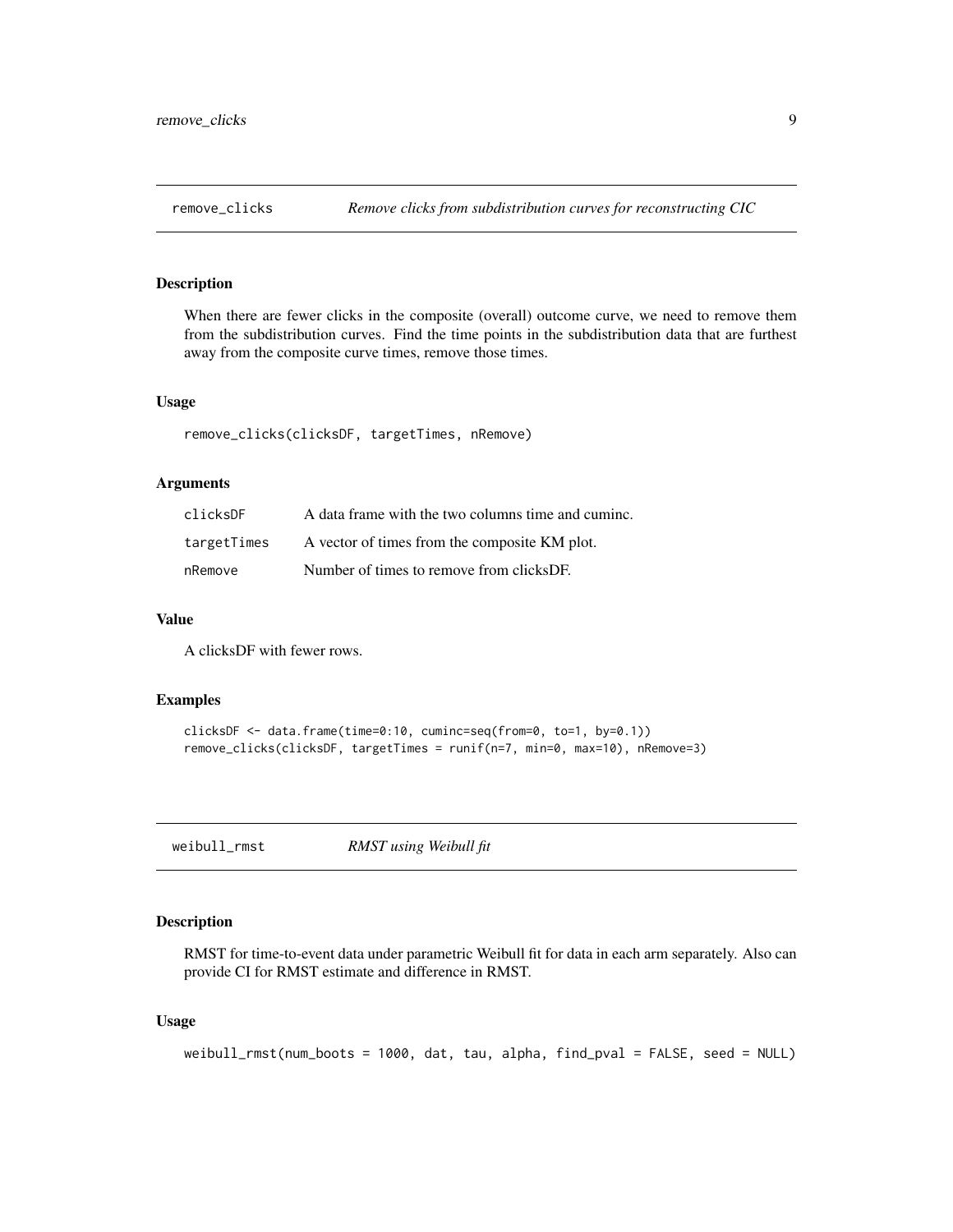#### <span id="page-9-0"></span>Arguments

| num_boots | Number of bootstrap iterations                                                                                |
|-----------|---------------------------------------------------------------------------------------------------------------|
| dat       | Data frame of time-to-event data which MUST have the columns 'time', 'arm',<br>and 'status                    |
| tau       | How long of a follow-up to consider, i.e. we integrate the survival functions<br>from 0 to tau                |
| alpha     | Confidence interval is given for (alpha/2, 1-alpha/2) percentiles                                             |
| find_pval | Boolean, if TRUE then does bootstrap under the null to find p-value of mean<br>difference and RMST difference |
| seed      | For reproducibility                                                                                           |

#### Value

A list including out\_tab (estimate and CI in both arms), trt\_rmst, pbo\_rmst, diff\_rmst, trt\_CI, pbo\_CI, diff\_CI. Assumes trt coded as arm 1 and placebo coded as arm 0.

#### Examples

```
time \leftarrow rexp(100)
status <- rbinom(n=100, prob=0.5, size=1)
arm <- c( rep(1, 50), rep(0, 50))
dat <- data.frame(time=time, status=status, arm=arm)
weibull_rmst(dat=dat, tau=1, alpha=0.05, num_boots=200)
```
weimle1 *Fit Weibull distribution parameters using MLE*

#### Description

Fit the shape and scale parameters for a Weibull distribution to the time-to-event data using MLE.

#### Usage

```
weimle1(time, status)
```
#### Arguments

| time   | A vector of event times                                          |
|--------|------------------------------------------------------------------|
| status | A vector of 0-1 censoring status, 0 for censored, 1 for observed |

#### Value

A list including out (the return from mle()), shape, and scale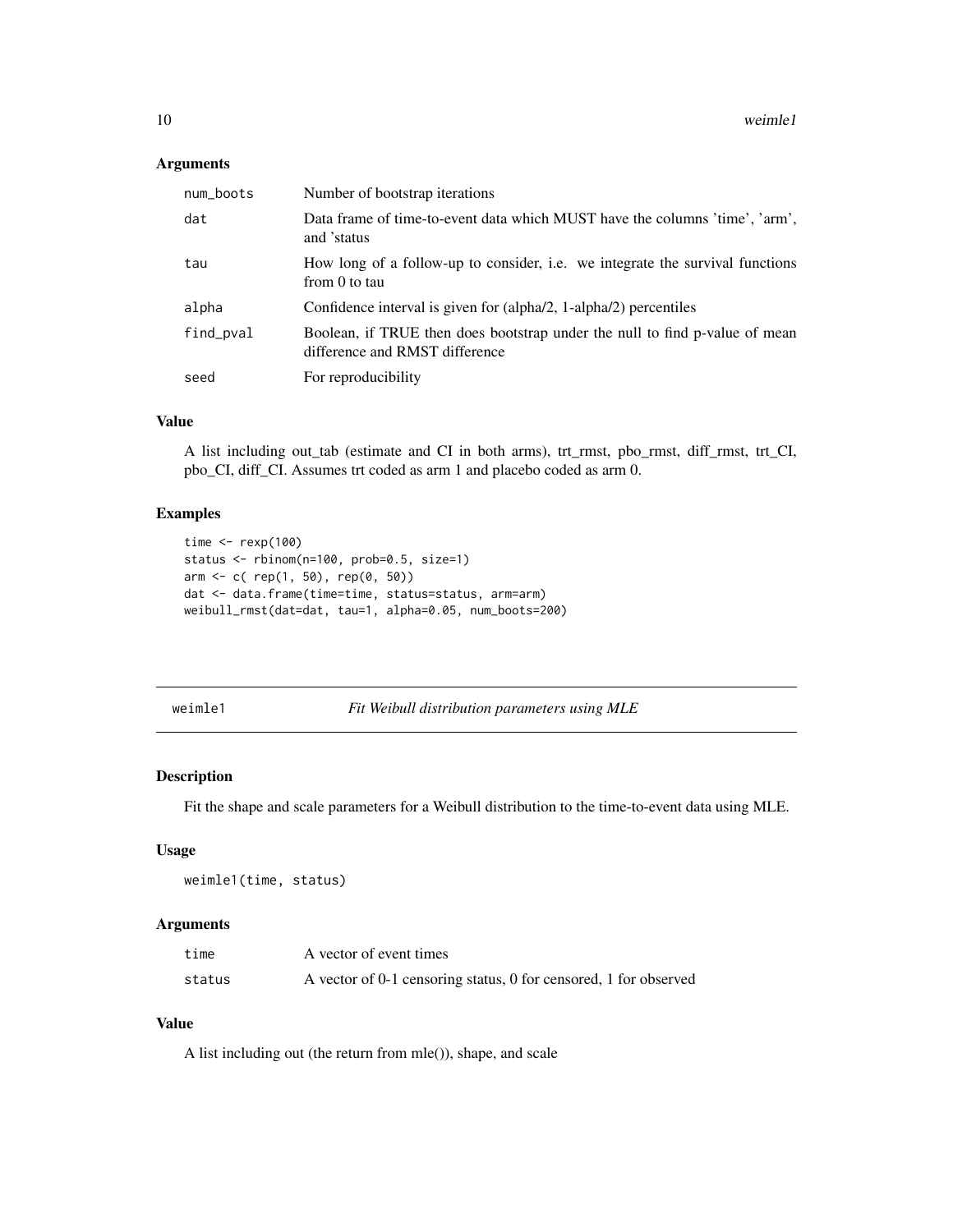#### weimle1  $11$

```
time <- rexp(100)
status <- rbinom(n=100, size=1, prob=0.5)
weimle1(time=time, status=status)
```